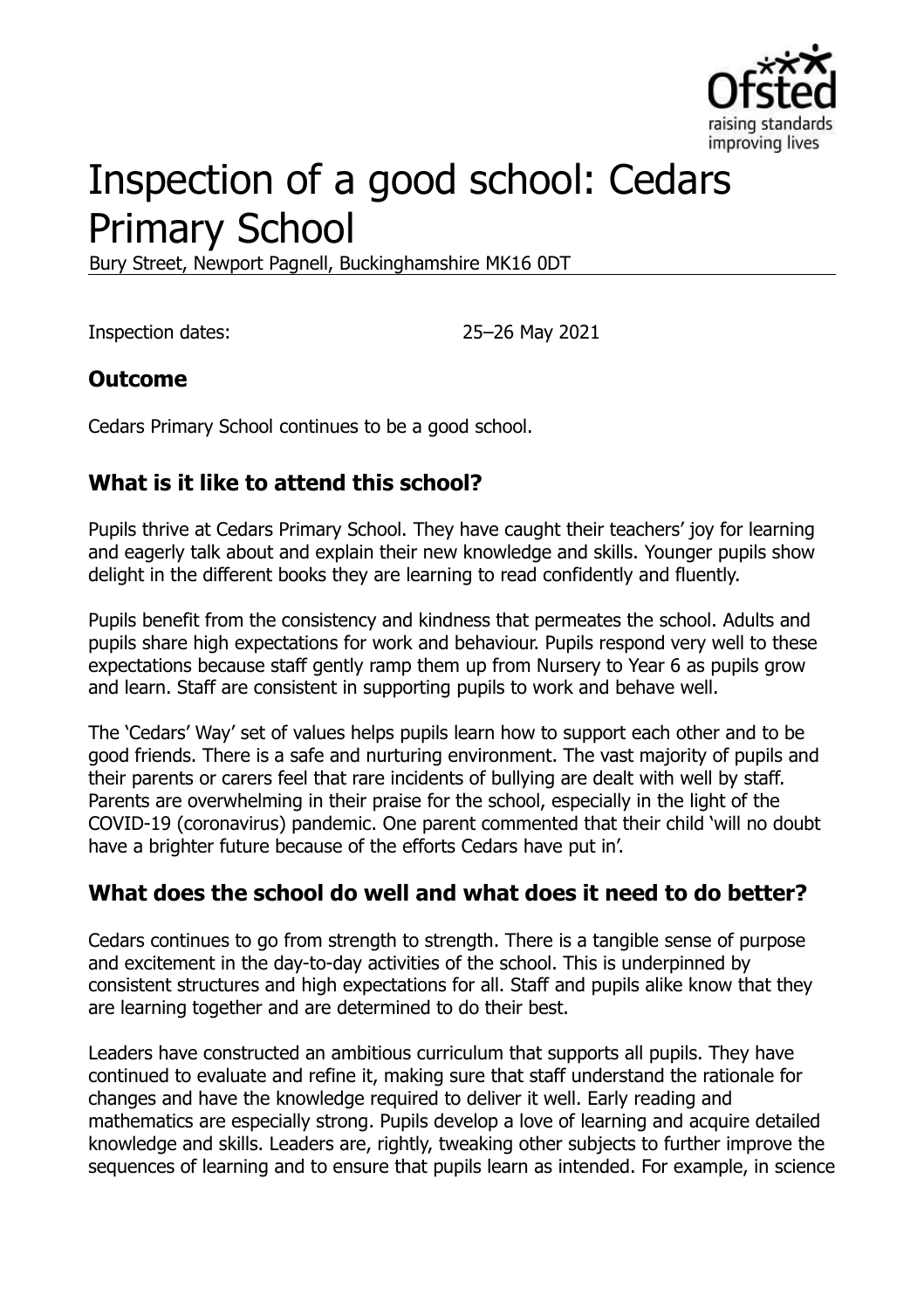

they are making sure that pupils remember the scientific knowledge, not just the exciting experiment.

From Nursery to Year 6, teachers and teaching assistants have expert understanding of how to support pupils' learning. Staff systematically work out what pupils know and need to learn next and adapt learning to match their needs. Support for pupils with special educational needs and/or disabilities (SEND) is particularly strong. The special educational needs coordinator (SENCo) uses her expert knowledge of pupils' needs to help staff to adapt the classroom and/or learning activities for pupils with SEND. These adaptations are seamlessly integrated into the life of the school and meet pupils' needs exceptionally well.

Pupils are taught to read from arrival in Nursery or Reception Year. They learn to 'tune in' to sounds and words and show obvious relish for how sounds feel when they say them. They are delighted with the wide variety of stories and rhymes they hear and join in with. Staff follow the phonics programme with fidelity, ensuring that pupils read books that they can decode so that they become confident, fluent readers. Those who need more support are given it quickly and effectively.

The high expectations and consistent approach that leaders have established mean that pupils achieve highly. Work to support pupils to make up gaps in learning following the partial school closures due to the COVID-19 pandemic is effective. For example, pupils who learned from home with videos that staff made of phonics lessons during this time have caught up with their phonic knowledge well.

Leaders are committed to developing pupils' wider knowledge and understanding of the world. They have identified a need for pupils to have a stronger understanding of diversity and how that relates to life in modern Britain. While pupils learn about fundamental British values such as tolerance, this is not yet embedded as leaders intend. For example, children in the early years are comfortable talking about different types of families, but some older pupils find this trickier.

Governors and leaders are alert to staff, as well as pupil, well-being. They ensure that staff have high-quality training and the time to discuss and reflect on what this can mean for pupils. Communication is effective and all share the same goal. Staff are proud to be part of the school and feel supported to provide the best for the pupils in their care.

### **Safeguarding**

The arrangements for safeguarding are effective.

Leaders have established a strong culture of safeguarding. They ensure that staff have secure knowledge of what to look for and how to respond. Consequently, staff are alert to concerns and report worries quickly. These are followed up well.

Leaders record their well-considered actions meticulously. They communicate well with families and external agencies, chasing up actions when needed. They are passionate advocates for the needs of their pupils.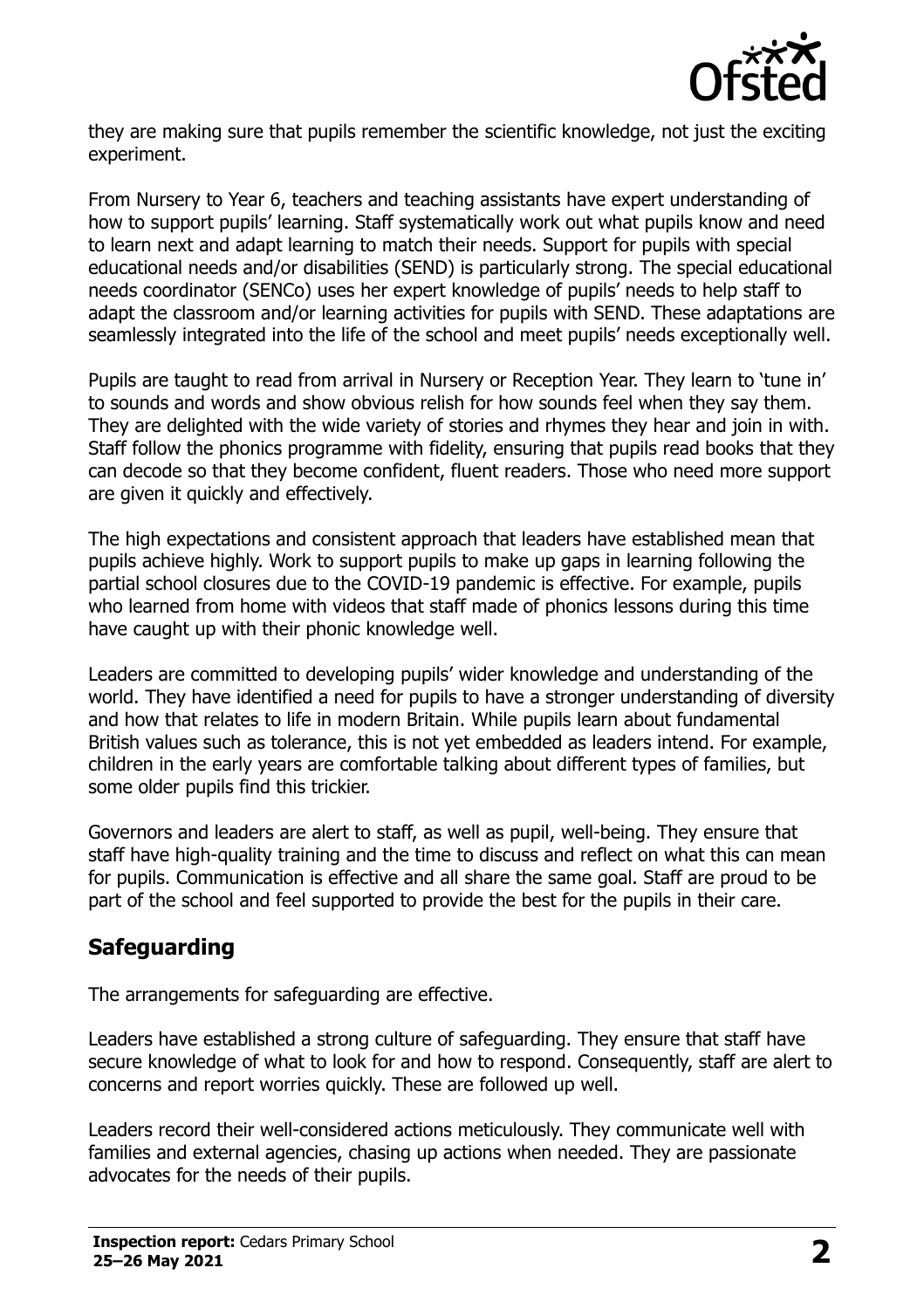

## **What does the school need to do to improve?**

# **(Information for the school and appropriate authority)**

- The school's curriculum supports pupils to develop detailed knowledge and skills across the curriculum. This is particularly strong in reading and mathematics. Leaders should continue to refine and finesse other curriculum areas so that pupils consistently secure and retain the knowledge that leaders intend.
- All staff and governors recognise the need to promote diversity and enable pupils to learn about life in modern Britain. While this priority informs many aspects of the curriculum, it is not yet systematically embedded in the school culture. Consequently, pupils do not have the depth of knowledge that leaders intend. Leaders should further develop their work to ensure that these values are promoted throughout school life.

### **Background**

When we have judged a school to be good, we will then normally go into the school about once every four years to confirm that the school remains good. This is called a section 8 inspection of a good or outstanding school, because it is carried out under section 8 of the Education Act 2005. We do not give graded judgements on a section 8 inspection. However, if we find some evidence that a good school could now be better than good, or that standards may be declining, then the next inspection will be a section 5 inspection. Usually this is within one to two years of the date of the section 8 inspection. If we have serious concerns about safeguarding, behaviour or the quality of education, we will convert the section 8 inspection to a section 5 inspection immediately.

This is the second section 8 inspection since we judged the school to be good on 4–5 October 2011.

#### **How can I feed back my views?**

You can use [Ofsted Parent View](https://parentview.ofsted.gov.uk/) to give Ofsted your opinion on your child's school, or to find out what other parents and carers think. We use Ofsted Parent View information when deciding which schools to inspect, when to inspect them and as part of their inspection.

The Department for Education has further [guidance](http://www.gov.uk/complain-about-school) on how to complain about a school.

If you are the school and you are not happy with the inspection or the report, you can [complain to Ofsted.](https://www.gov.uk/complain-ofsted-report)

### **Further information**

You can search for [published performance information](http://www.compare-school-performance.service.gov.uk/) about the school.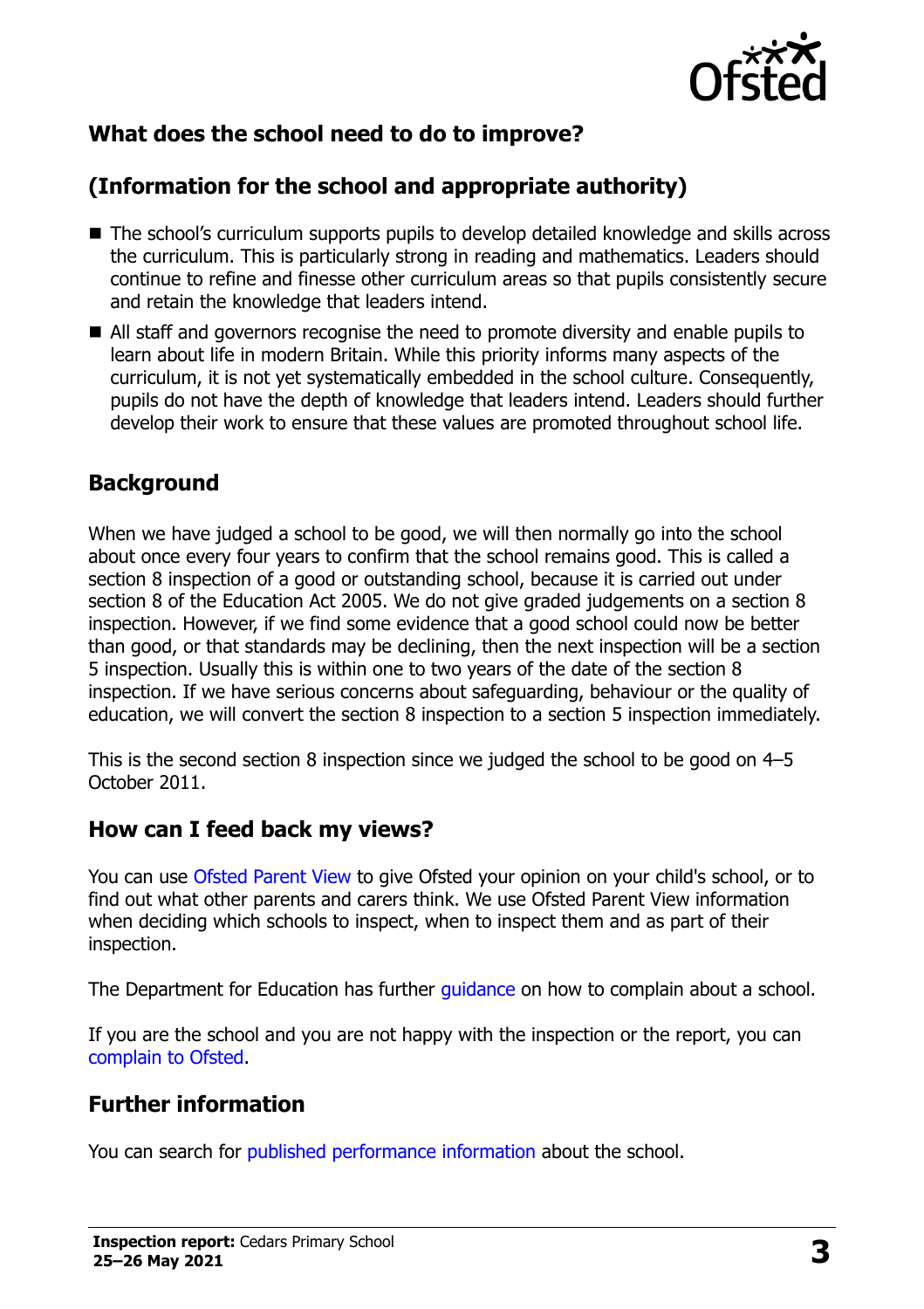

In the report, ['disadvantaged pupils'](http://www.gov.uk/guidance/pupil-premium-information-for-schools-and-alternative-provision-settings) refers to those pupils who attract government pupil premium funding: pupils claiming free school meals at any point in the last six years and pupils in care or who left care through adoption or another formal route.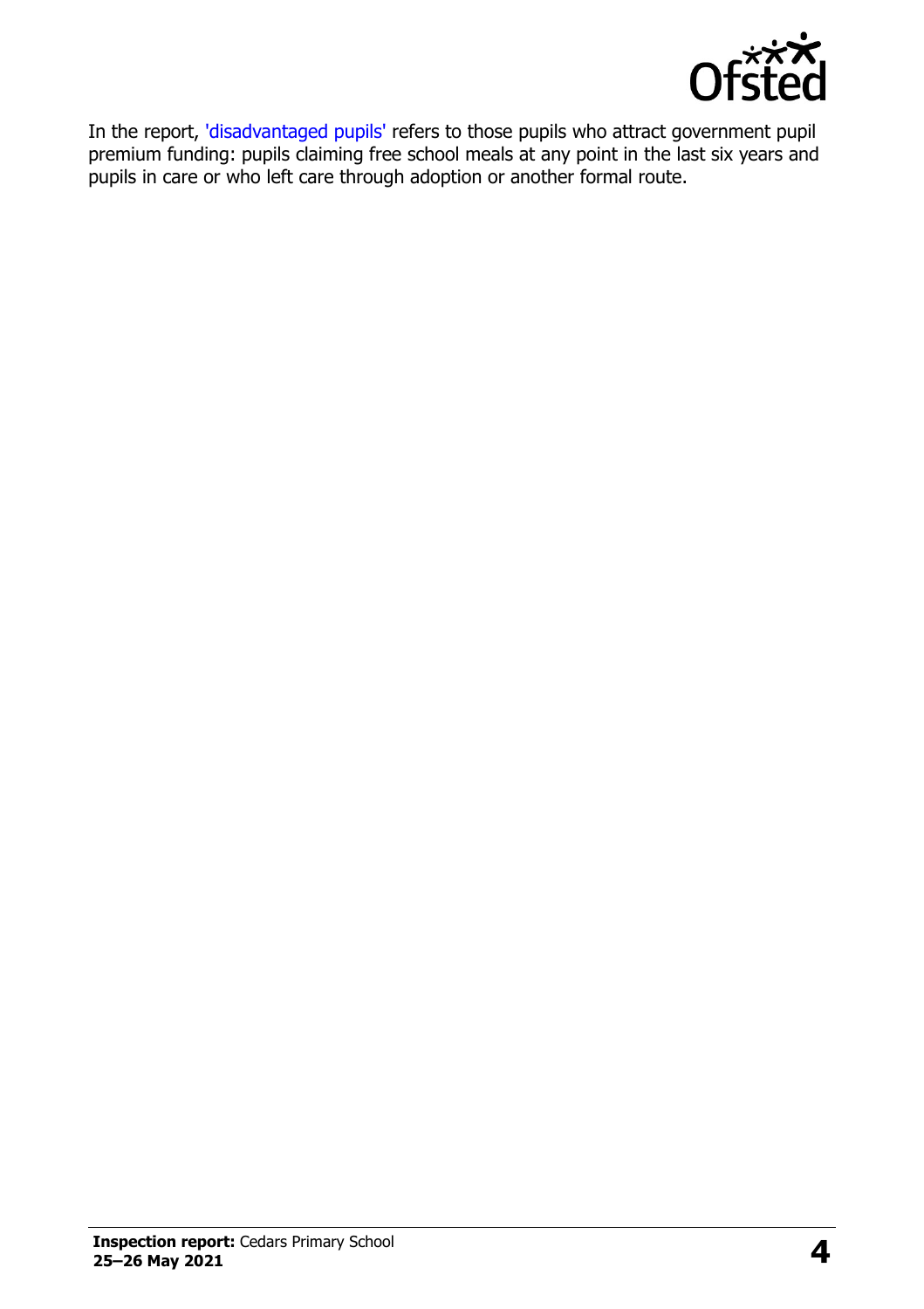

#### **School details**

| Unique reference number             | 110399                                                            |
|-------------------------------------|-------------------------------------------------------------------|
| <b>Local authority</b>              | Milton Keynes                                                     |
| <b>Inspection number</b>            | 10192857                                                          |
| <b>Type of school</b>               | Primary                                                           |
| <b>School category</b>              | Community                                                         |
| Age range of pupils                 | 3 to 11                                                           |
| <b>Gender of pupils</b>             | Mixed                                                             |
| Number of pupils on the school roll | 331                                                               |
| <b>Appropriate authority</b>        | The governing body                                                |
| <b>Chair of governing body</b>      | Kate Warren                                                       |
| <b>Headteacher</b>                  | Lisa Munday                                                       |
| <b>Website</b>                      | www.cedars.milton-keynes.sch.uk/                                  |
| Date of previous inspection         | 28 June 2016, under section 8 of the<br><b>Education Act 2005</b> |

### **Information about this school**

■ There have been changes in the senior leadership team since the last inspection. The previous deputy headteacher gained a headship at a different school and new senior and middle leaders have been promoted from inside and outside the school. There is an acting head of early years during the substantive post-holder's maternity leave.

### **Information about this inspection**

- This was the first routine inspection the school received since the 2020-21 COVID-19 pandemic began. Inspectors discussed the impact of the pandemic with the school, and have taken that into account in their evaluation of the school.
- Inspectors met with the headteacher and members of the senior leadership team, including the SENCo. They also met with a wide range of teachers and teaching assistants. The lead inspector met with governors, including the chair of the governing body. She also spoke to the school improvement partner from the local authority by telephone.
- $\blacksquare$  To evaluate the effectiveness of the safeguarding arrangements in the school, inspectors spoke to many members of staff and pupils. The lead inspector met with the designated safeguarding lead and a deputy to examine their knowledge, records and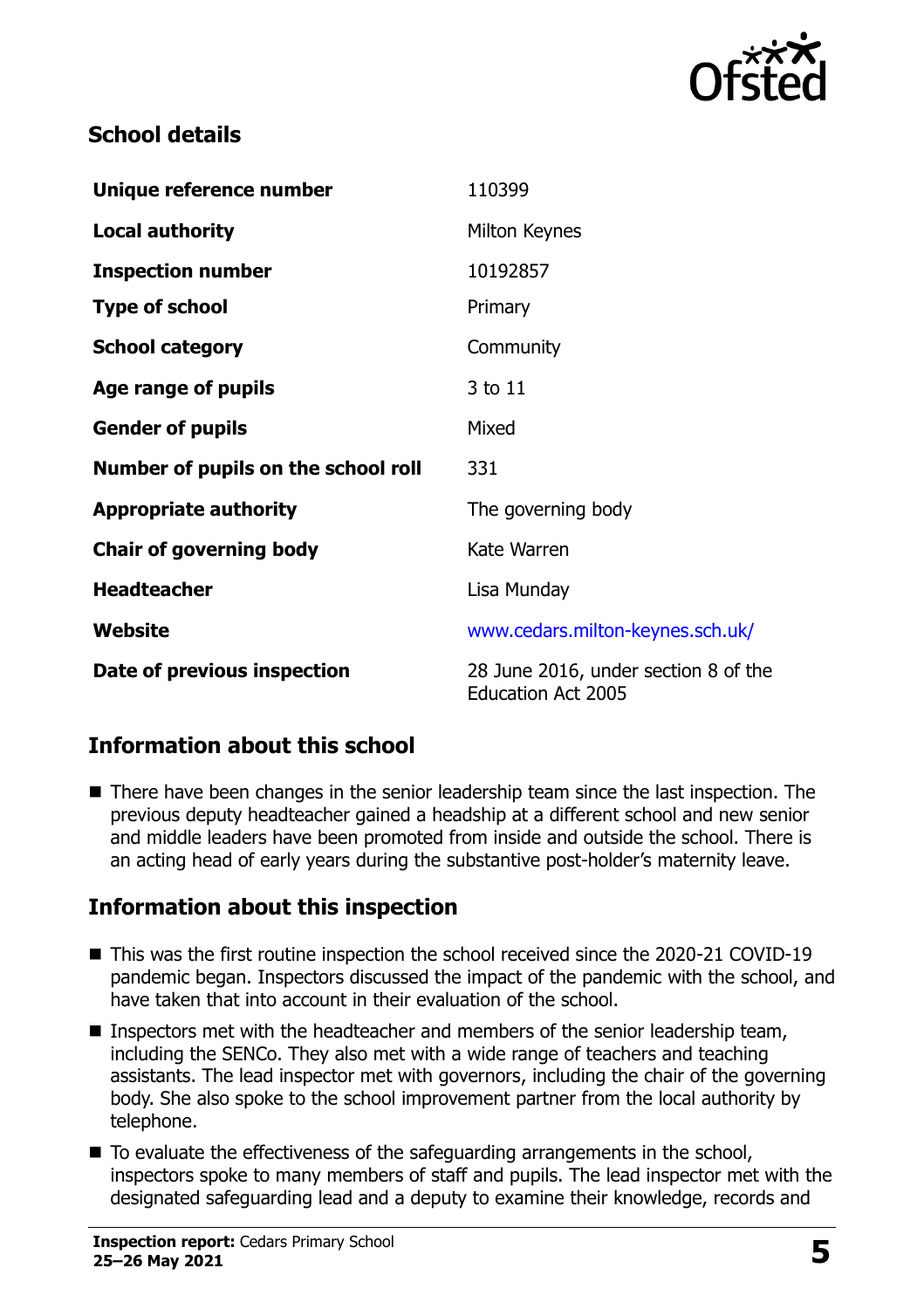

actions. During these meetings, records were scrutinised, including those relating to the safer recruitment of staff. Case files were sampled to explore how the school identifies and supports pupils at risk of harm.

- Inspectors spoke to pupils from all year groups about the school and considered 164 responses to Ofsted's online pupil survey.
- The views of staff were considered from conversations and 28 responses to Ofsted's online staff survey.
- An inspector spoke to some parents at the start of the inspection. The 39 responses to Ofsted's Parent View, including 27 written responses, were also taken into account.
- **Inspectors did deep dives in these subjects: reading, mathematics, science and art.** This involved discussion with leaders about these subjects, visits to lessons, scrutiny of pupils' work and discussions with pupils and teachers from the lessons visited about the subjects.

#### **Inspection team**

Lucy English, lead inspector **Her Majesty's Inspector** 

Kevin Burrell **Exercise Structure Inspector** Ofsted Inspector